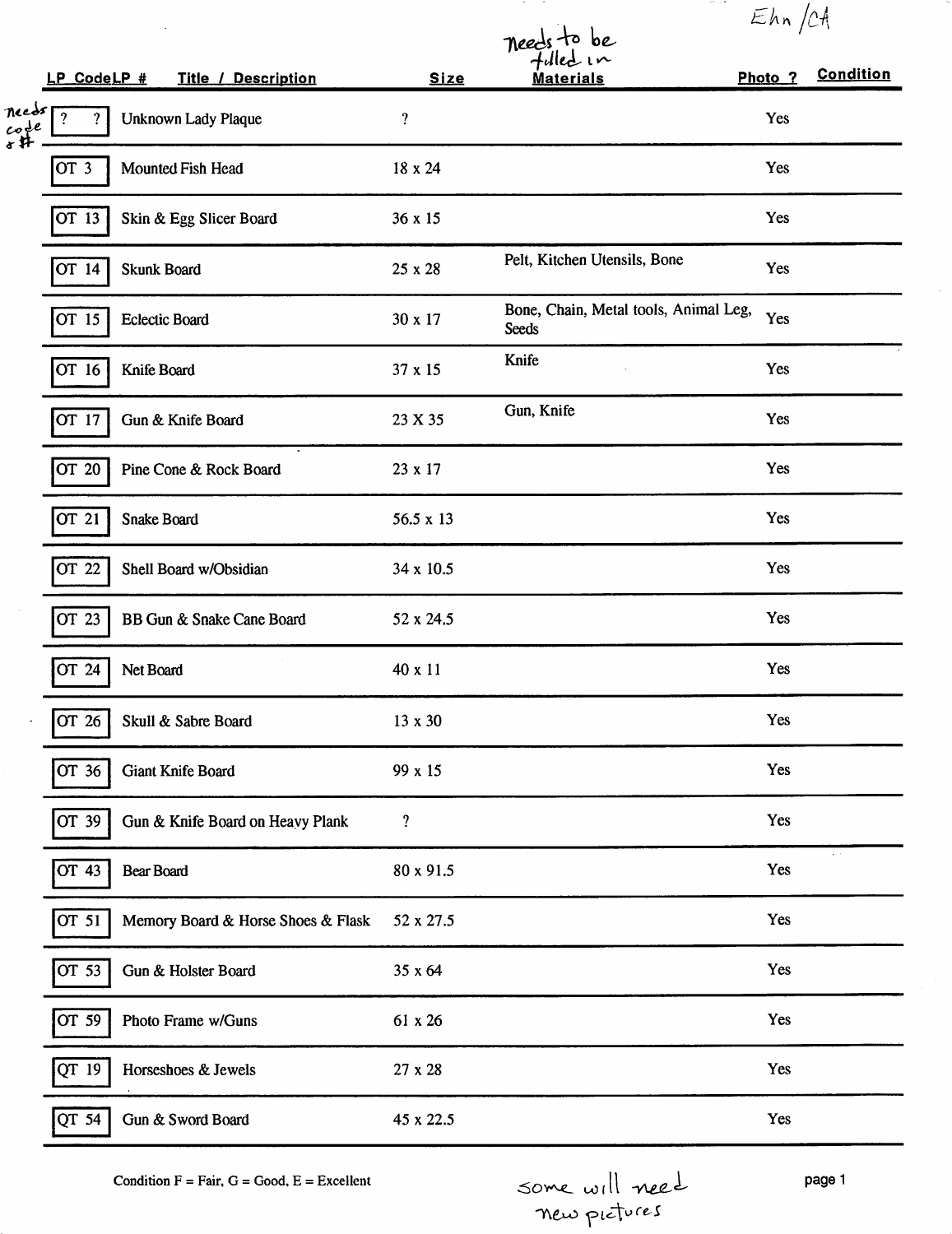| LP CodeLP #<br><b>Title / Description</b>                  | <b>Size</b>    | <b>Materials</b> | Photo ?    | <b>Condition</b> |
|------------------------------------------------------------|----------------|------------------|------------|------------------|
| Life Sculpture Plaques - "Lorraine"<br>S<br>1              | $15 \times 11$ |                  | Yes        |                  |
| $\overline{2}$<br>Life Sculpture Plaques - "Clifford"<br>S | $15 \times 11$ | Painted concrete | Yes        |                  |
| Life Sculpture Plaques - "Louise"<br>$\mathbf{3}$          | 15 x 11        | Painted concrete | Yes        |                  |
| Life Sculpture Plaques - "Rosemarie"<br>4                  | $15 \times 11$ | Painted concrete | Yes        |                  |
| 5<br>Life Mask Plaques - "Marianne Ehn"<br>S               | $15 \times 11$ | Painted concrete | <b>Yes</b> |                  |
| Life Mask Plaques - " Connie Phillips"<br>6                | 15 x 11        | Painted concrete | Yes        |                  |
| 8<br>Life Sculpture Plaques - Uncle Oscar                  | 17 x 12        | Painted concrete | Yes        |                  |
| 9<br>Old Trapper as one eyed bandit<br>S                   | 17 x 12        | Painted concrete | Yes        |                  |
| Life Mask Plaques - "John's Wife"<br>10 <sub>1</sub>       | 15 x 11        | Painted concrete | Yes        |                  |
| 12<br>Lorraine w/Braid                                     | 14 x 30        | Painted concrete | Yes        |                  |
| 13<br>Life Mask Plaques - "Self Portrait"<br>S             | $15 \times 11$ | Painted concrete | Yes        |                  |
| 15<br>Lorraine w/Rose Braid                                | 14 x 30        | Painted concrete | Yes        |                  |
| 22<br>Lorraine w/Braids                                    | 20 x 30        | Painted concrete | Yes        |                  |
| 23<br>Life Mask Plaques - "Judy & Guns'<br>P               | 18" dia        | Painted concrete | Yes        |                  |
| 24<br>S<br>Mary Esther OT's Wife                           | ?              | Painted concrete | Yes        |                  |
| 29<br>Unknown Girl plaque<br>S                             | 17 x 11        | Painted concrete | Yes        |                  |

 $\overline{a}$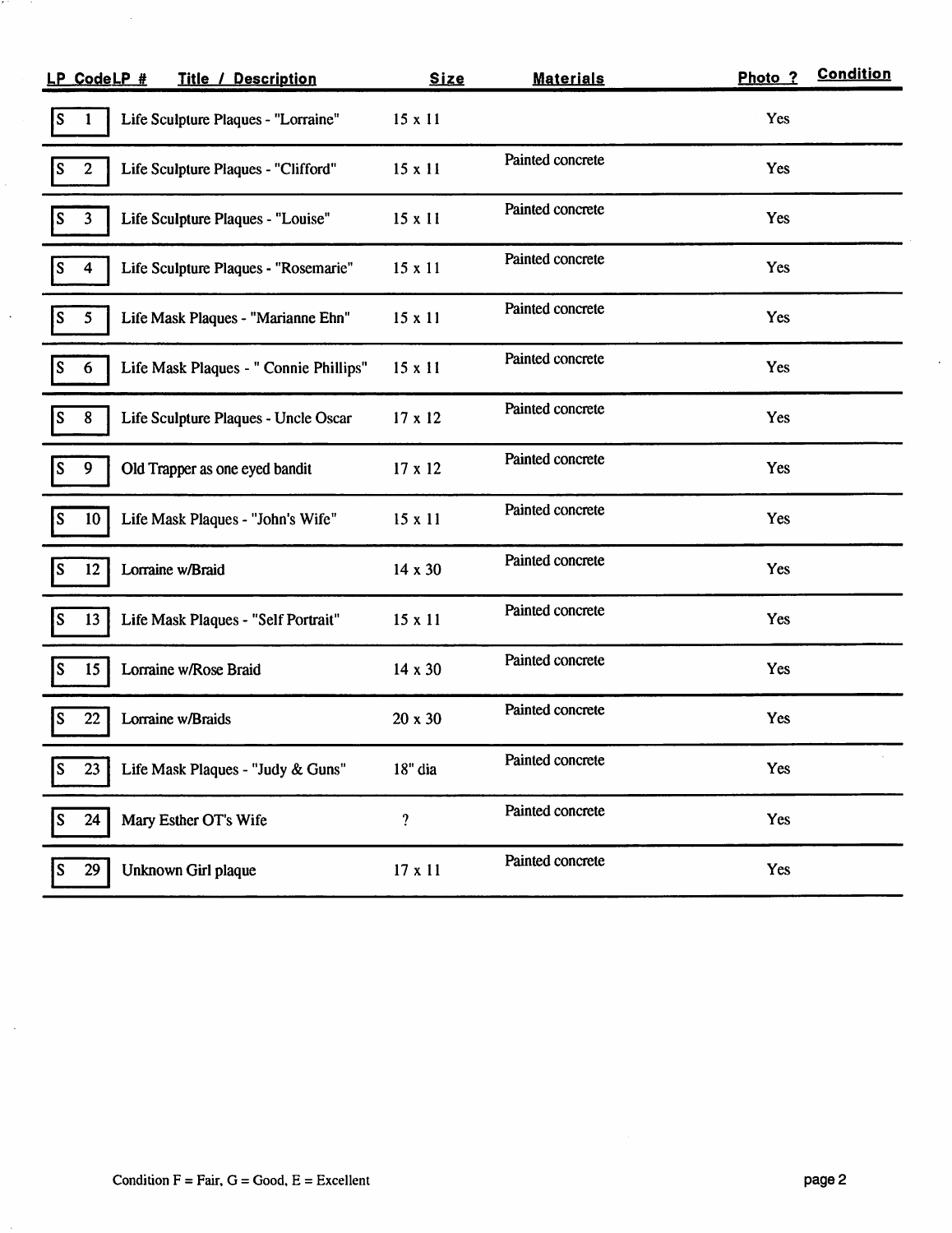|                      | LP CodeLP # |                | <b>Title / Description</b>                     | <b>Size</b>    | <b>Materials</b> | Photo <sub>?</sub> | <b>Condition</b> |
|----------------------|-------------|----------------|------------------------------------------------|----------------|------------------|--------------------|------------------|
| needs<br>code<br>+#. |             |                | <b>Shadow Box Bullet</b>                       | 3x4            |                  | No                 |                  |
|                      | OT 6        |                | Snake Board (Round)                            | 18" diameter   |                  | <b>No</b>          |                  |
|                      | OT 31       | <b>Bottles</b> |                                                | $\ddot{?}$     |                  | <b>No</b>          |                  |
|                      | OT 35       |                | Gun & Knife Board                              | 11 x 3 x 13    |                  | <b>No</b>          |                  |
|                      | OT 36       |                | Gun & Knife Board                              | $12 \times 15$ |                  | No                 |                  |
|                      | OT 46       |                | Knife & Gun Board                              | 40 x 50        |                  | <b>No</b>          |                  |
|                      | OT 47       |                | Knife & Gun Board                              | 36 x 70        |                  | <b>No</b>          |                  |
|                      | OT 49       |                | Trapper John w/Wire Cage                       | 60 x 60 x 72   |                  | No                 |                  |
|                      | 18<br>S     |                | Lorraine w/Hair                                | 14 x 36        | Painted concrete | <b>No</b>          |                  |
|                      | 20<br>lS    |                | Life Sculpture Plaques - Steve Life mask 6 x 7 |                | Painted concrete | N <sub>0</sub>     |                  |
|                      | 28<br>S     |                | John Ehn Lifestyle Bust                        | $\gamma$       | Painted concrete | <b>No</b>          |                  |
|                      | 30<br>'S    |                | <b>Buxom Lady Bust</b>                         | 40" tall       | Painted concrete | No                 |                  |

 $\sim$   $\sim$ 

 $\ddot{\phantom{a}}$